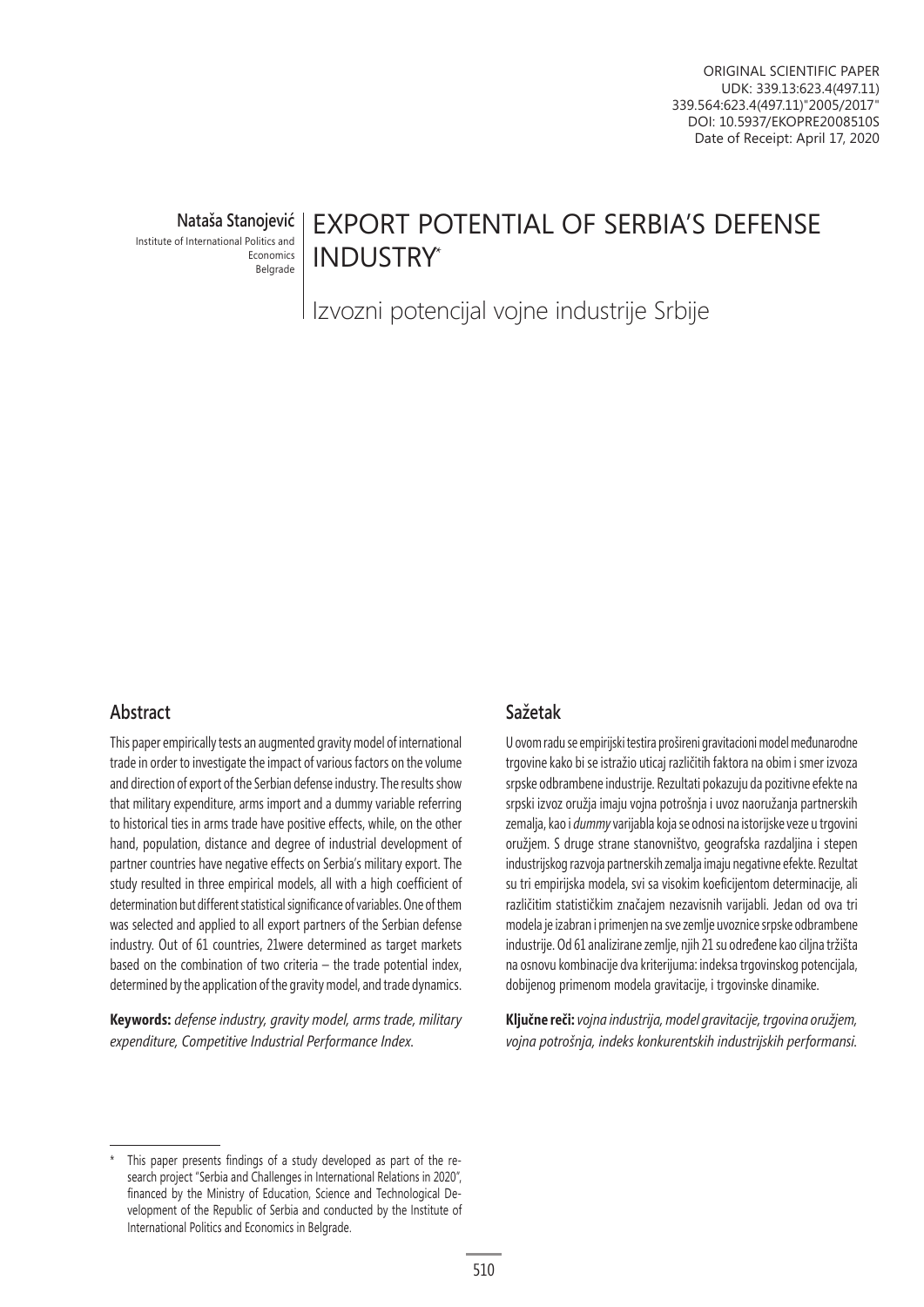### **Inroduction**

The main feature of Serbia's foreign trade is the constant, rapid growth of trade deficit and a limited number of export partners. Finding new markets is of key importance for overcoming these weaknesses.

Arms production and trade, besides their geopolitical and security aspects, have a strong impact on economies of numerous countries. From the point of view of the manufacturers themselves, defense industry does not differ significantly from any other material goods production. The advantage of this industry is that it has a secure market, as production is most often realized on the basis of the previously obtained military orders.

In addition to direct sales revenues, military industry products can be an impetus for industrial development by embracing new technologies, increasing the capacity of related industries (metal processing, electronics, textile and rubber industries, etc.), engaging versatile workforce, etc. Production of arms for export is the only profitable military activity, often more profitable than many other types of production.

Military exports contribute to the development of the economy in the same way as all other types of exports: they ensure an influx of foreign currency, which pays for the import of goods or equipment for the expansion of domestic production and reproduction, or provide financial resources for services and activities that create conditions for faster economic development. Finished product exports constitute only one part of military industry's exports. There is a full range of ancillary services, which are also subject to trade: "assistance" in handling deliverables, "technical assistance" in maintaining those assets, including overhaul and delivery of spare parts, construction of military infrastructure facilities (airports, base facilities, launch ramps), as well as resource production facilities [14, p. 104].

Military industry is one of few sectors of Serbian economy that has the potential to significantly improve the placement of its products in foreign markets. As the current level of military spending in the world is, by international standards, very high with a tendency to grow further, this gives the military industry an opportunity to grow and improve.

The purpose of this study is to identify the influencing determinants of Serbian military exports. A single-country gravity model will be applied to the export of arms and military equipment. The data about the composition of trade flow is the panel data.

The coefficients obtained will be used to create an equation for the calculation of Serbian military export potential. More specifically, the second goal is to assess which export markets offer most opportunities to increase the exports, by applying the coefficients obtained in the first part of the research and the trade dynamics with individual countries.

### **Literature review**

Ever since the gravity equation was introduced by Tinbergen [25] and Linnemann [7], it has been used in hundreds of papers for estimating the determinants of bilateral trade. For a long time, gravity equations, primarily as a macroeconomic model, were used only for the assessment of a country's overall export. As Harrigan [5, p. 41] noticed, it is "surprising how little work has been done on examining disaggregated gravity equations". Among few studies, only two analyzed the relationship between product categories and the parameters of the gravity equation. One is the study by Rauch [19] who identified that dummy variables for a common language and colonial ties had very different impacts on the selected three product categories. The other is the paper of Mohlmann et al. [15] who reported the importance of using different product categories for the parameters of the gravity equation.

Not until the 2010s did the application of the gravity model to a particular sector become a more common topic of research. Several research studies explored the determinants of exports for product-specific trade. Some of the most important are: Wei et al. [28] who used the gravity model to estimate the impact of food safety standards on China's exports of honey, Atif et al. [2] analysed Pakistan's agricultural and chemical products export, Rahman et al. [17] used the gravity model for the analysis of Bangladeshi textile and apparel industry's export, Shahriar et al. [20] analyzed the export of China's animal meat, etc.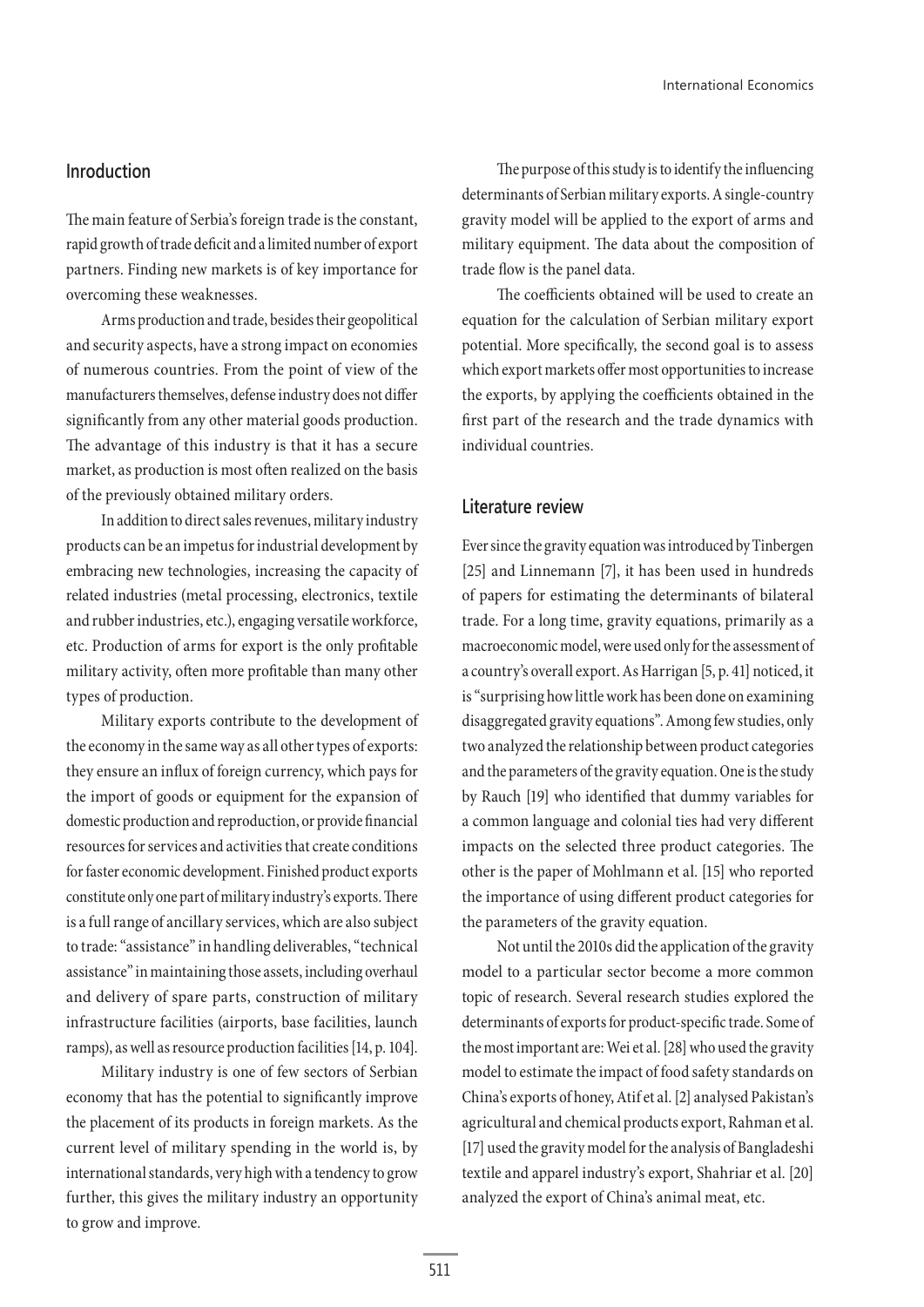Papers on the defense industry's impact on economy are very rare. Most of them refer to the impact of military spending on the domestic economy. These are studies by: Ram [18], Yakovlev [30], Dunne et al. [4], etc. They all feature the following explanations:

- Military spending increases aggregate demand which reduces unemployment and increases capital utilization.
- Military research and development stimulates infrastructural development and spillover effects of technology for civilian use.

Some of the literature on defense spending and economic growth revealed an inverse relationship between them. Mankiw, Romer and Weil [8] argue that huge military spending causes reallocation of resources from a more productive market to less productive ventures financed with taxes. This can create welfare losses and reduce labor supply.

Even rarer are the theoretical and empirical studies of the economic aspect of arms trade. The first step in exploring this topic was made by Anderton [1] who applied international trade models to arms trade. In the study of Zubair and Wizarat [31], the effects of arms exports on economic growth are analyzed. They viewed arms exports as one of the variables of economic growth, in addition to military expenditure, GDP, labor and the dummy variable for military conflict. Their results showed that a 1% increase in arms exports (of top arms exporting countries) results in a 39% increase in GDP of the arms exporting countries [31, p. 93]. To our knowledge, there is no empirical research conducted primarily on military exports.

There are few important studies which presented the state and capacities of the military industry in Serbia and they are important for this research because of their abundance of factual data. Mirković [14] elaborated on the condition and history of the military industry of Yugoslavia, followed by that of Serbia, and presented the data on the status, capacities, volume and structure of exports and imports in the military industry. Kovačev et al. [6] provided the documentation on the capabilities of the military industry of SFRY, which predominantly preceded the modern military industry of Serbia in terms of technology, physical capabilities, and manpower. Matović

[9] discussed the business arrangements of the Yugoslav military institutions, military industry enterprises, and, in particular, the business operations of Yugoimport-SDPR, a Yugoslav and afterwardsSerbian company with a monopoly on international arms trading. This monograph is particularly important for this research because it provides data on the trade relations and agreements with the importing countries, which Serbia inherited from former Yugoslavia.

Đokić [3] analyzes the recent state of Serbia's military industry, highlighting the problem of accumulated debts, unresolved ownership structures and outdated production capacities. The author points to the Government's attempts to resolve these issues through various measures, such as converting debts into creditors' shares, favorable loans and direct financial assistance. The article by Vidović et al. [27] is thematically closest to this research. The paper analyzed the export potential of this industrial branch, as well as its impact on the overall economy of Serbia and the economic activity of the country. The method used was SWOT analysis.

### **An overview of Serbia's military industry**

Within the Socialist Federal Republic of Yugoslavia (SFRY), Serbia had an industry that was not far behind the most industrialized economies in the West in terms of quality. Military production, with the capacity of more than 550 factories, was one of the most successful manufacturing sectors. The diversified production of small arms and light weapons (SALW), tanks, armored vehicles, rocket launchers, ammunition, etc. was of high quality and sold in many regions worldwide, yielding significant revenues. The military industry employed about 57,000 workers, 27,000 of whom worked in the territory of what was then Serbia [5, p. 140]. About 80% of military production, for the needs of the armed forces at the time, was covered by the domestic military industry, including product development at domestic institutes [16, p. 437]. About 30% of the military industry capacity was manufacturing for export [16, p. 438] which amounted to \$1-2 billion per year.

During the transition period after the 1990s, all industries suffered significant damage. The production of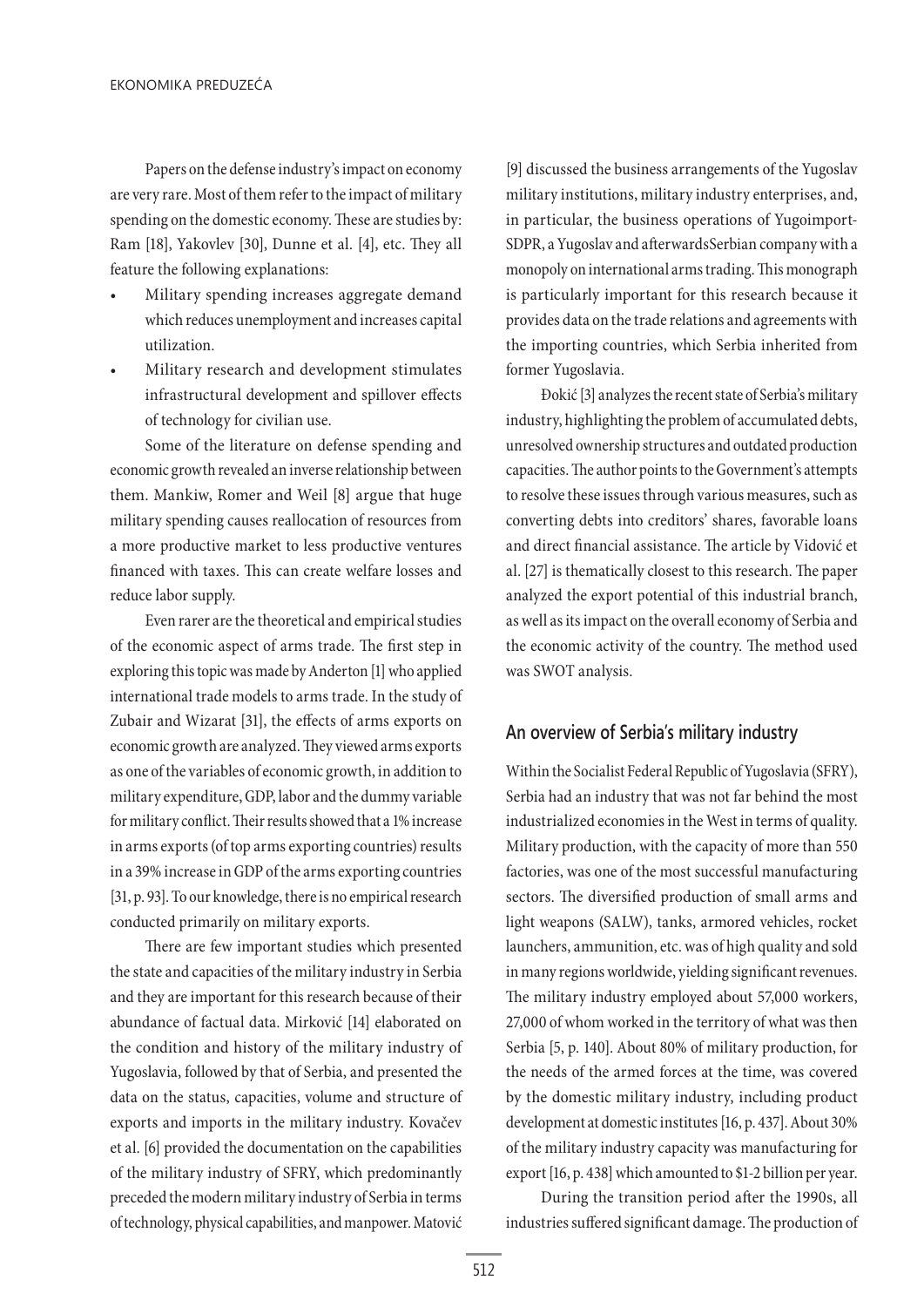many was reduced, in terms of technology and product finalization. The military industry did not develop during this period either. However, it did not lose its former level of quality, while its production capacity was only slightly reduced. Currently, Serbia's military industry is growing and undergoing significant modernization. It has been generating more notable income in recent years, given the rise in armed conflicts across the world.

One of the advantages is that the state is the major owner of the defense industry. The law stipulates that the state's total share in production cannot be less than 51 percent; in fact, the defense industry is almost 80% stateowned. The Serbian government annually invests about 50 million euros in this sector, of which more than 80% is earmarked for the development of new technology. The Register of Producers of Weapon and Military Equipment records 52 companies that are licensed to produce weapons [10]. They employ 8-10 thousand workers. The largest production and export are realized by 6 companies which are under the control of the government group "Defense Industry of Serbia". As of January 2020, the group includes additional 13 companies operating in various sectors: textile, manufacturing of trucks and other vehicles, optics, tire manufacturing, civil aviation, etc. The public company Yugoimport-SDPR still has a monopoly on arms trading.

The industry produces all kinds of weapons, except for high-end armaments, such as supersonic combat aircrafts, air defense systems, long-range missiles and navy vessels. The product range is identical to the one previously produced in Yugoslavia (ammunition, small arms, rockets, grenades, explosives, armored vehicles, etc.), yet all these product groups underwent continuous technological development and innovations. In these sectors, production exceeds the needs of the Serbian Armed Forces by far. That is why the military industry of Serbia is mainly an export-oriented industry, which contributes to a significant surplus in foreign trade.

Competition in this sector is not small. Most of the top manufacturing countries are also the top exporting countries. More than 1,000 companies from some 100 countries produce the same groups of products as Serbia. About 80 countries currently produce small arms ammunition for revolvers, pistols, rifles, carbines, and machine-guns. Only about a dozen countries produce advanced guided light weapons [21]. Zastava arms company is one of the twenty largest companies in the SALW category, along with the famous Glock, Berreta, Remington, Heckler & Koch, Smith & Wesson, etc. Zastava has positioned itself as one of the leading manufacturers of hunting and sporting rifles, assault rifles, machine-guns and grenade launchers in the world market [21].

The share of exports of Serbian weapons and ammunition in the world market is considerable, given that these goods are exported to over 65 different countries. The volume of export continues to increase by expanding into new markets and signing new contracts in the existing markets. The highest value in export sales was achieved by exporting to: the United Arab Emirates (\$138.24 million or about 25% of total military exports), the United States of America (\$112.68 million or about 21%), the Kingdom of Saudi Arabia (\$61.83 million or 11%), and the Republic of Bulgaria (\$47.03 million or about 9%) [13, p. 12]. In



**Figure 1: Exports of the Serbian military industry in 2005-2017 (million \$)**

Source: Serbian Ministry of Trade, Tourism and Telecommunications.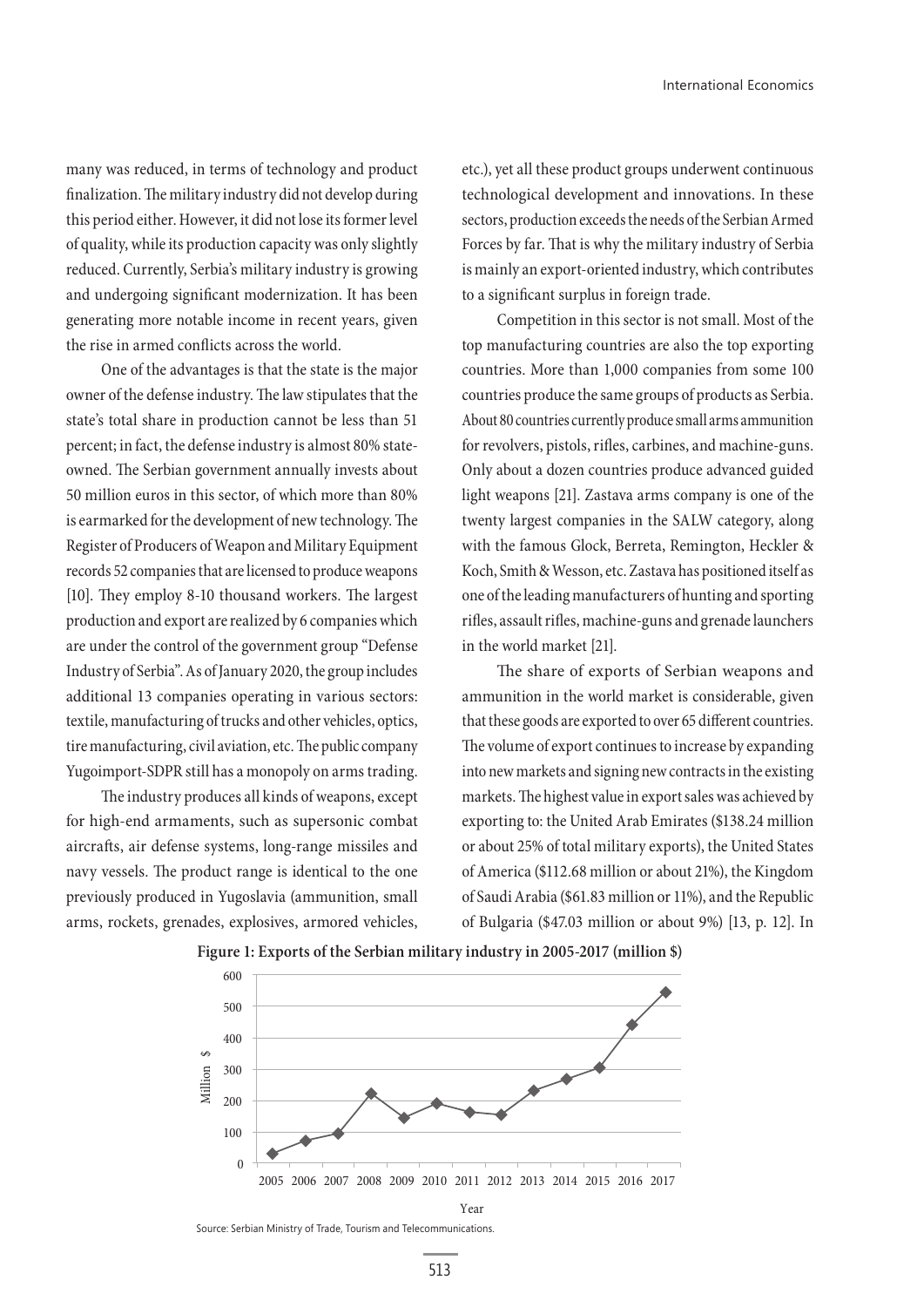2017, total military export amounted to \$546.27 million. Compared to 2016, the value of realized export increased by \$103.76 million (by about 23%).

The predictions are in favor of the Serbian military industry. The largest increase is envisaged in the sectors of small arms and light weapons and ammunition, which are the most important strategic sectors of the Serbian military industry. The procurement analysis suggests that within a fifty-year period the world production of military assault rifles, carbines, pistols, and light and heavy machine-guns will range between 36 and 46 million units, annual production of small arms alone (firearms rather than light weapons) averaging 700,000 to 900,000 [21]. Additional growth of the military industry and an increase in its exports would be of great importance for Serbia's economy.

# **Data and methodology**

### Variables and data

The dependent variable in the gravity model is usually export. In this research, we are specifically exploring the exports of the defense industry of Serbia. The data are provided by the Ministry of Trade, Tourism and Telecommunications of the Republic of Serbia in the form of annual reports. In terms of transparency in arms trade, Serbia is the fourth exporter in the world in the SALW category, behind Switzerland, Germany and the Netherlands [25]. Therefore, the export data from annual reports can be considered reliable, which is a common problem with arms trade research. Due to large annual variations in the value of arms exports, we will use a three-year average.

The independent variables commonly included in the gravity model are the size of the economy of the importing and exporting country, most often represented by GDP, geographical distance, as an indicator of transportation costs, and a whole range of potentially important dummy variables, such as common language, border, former colonial relations, etc.

On the basis of general information on the level of armament of many small Arab and African countries, it is clear that the size of the economy does not play a

significant role in the import of weapons. The quantities that are relevant for the import of weapons as specific goods must be identified. Preliminary research using simple regression has identified several potential factors that define the export of Serbia's defense industry.

Military expenditure (Mex) includes spending on the creation, maintenance and strengthening of a state's armed forces with regard to their physical capacity, training and financing of human resources. It is expressed in monetary terms or as a share in GDP or government expenditure. Although the share in GDP is more reflective of the state's willingness to allocate funds to this social segment, the expenditure expressed in monetary terms is an indicator of both the willingness and financial capability to realize it. For this research, the data on military expenditure was obtained from the Military Expenditure Database of the Stockholm International Peace Research Institute (SIPRI) [23].

The import of weapons and military equipment (Imp) is the second variable, which is not collinear with the previous one. For the import value the data from SIPRI (2020b), that has developed a special trend-indicator value (TIV), were used. This is a unique system of measuring the volume of international transfers of major conventional weapons by using TIV as a common unit. It is "based on the known unit production costs of a core set of weapons and is intended to represent the transfer of military resources rather than the financial value of the transfer" [24]. This amount is expressed in millions of dollars, but it does not denote the sales prices for arms transfers. "They should therefore *not* be directly compared with GDP, military expenditure, sales values or the financial value of export licenses…" [24]. This is the main reason for the lack of collinearity with the previous variable.

Population (Pop) is used in gravity models as a signifier of market size. It is not directly related to the value of arms procurement. The countries with small and large populations may have equal needs in view of the number of tanks, armored vehicles, military aircrafts or air defense systems, which depend on the size of their territory and the configuration of terrain. However, in this research the population determines the framework for the sale of ammunition and SALW, which are the most important export products of the Serbian defense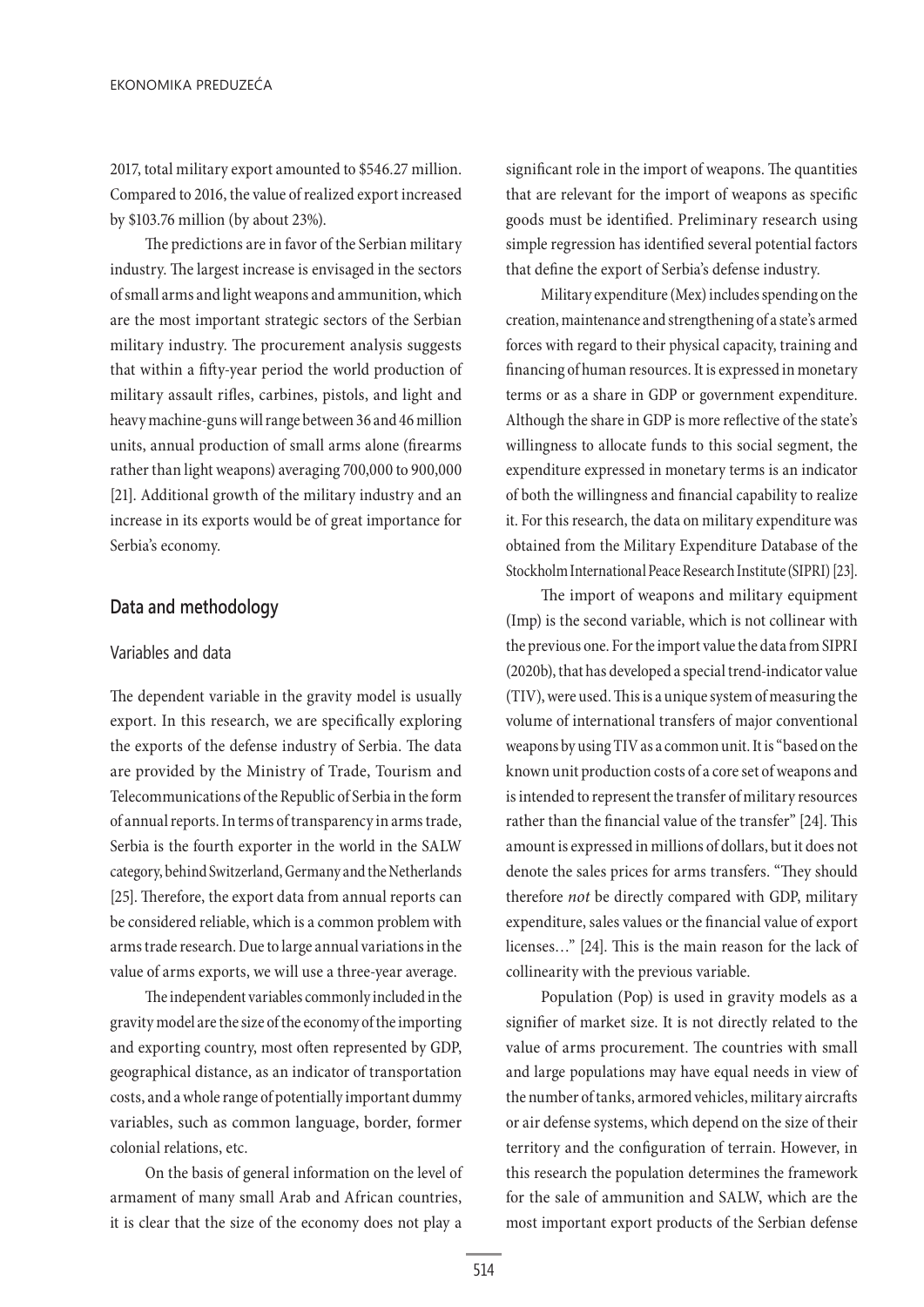industry. In this case, the larger the population is, the larger the quantity of weapons, especially light weapons, it requires. However, for Serbia, as a small country, the size of export market is not an advantage. We expect a negative sign of the coefficient for this variable. Namely, small countries do not have the capacity to meet the needs of big armies, which is why they find other suppliers. Serbia has already had this problem with large markets in other manufacturing sectors.

Distance (D) between the trade partners represents transport costs.

Competitive Industrial Performance Index (CIP) is a performance indicator, developed by UNIDO, for the assessment of industrial competitiveness. "It captures a country's ability to produce and export manufactured goods competitively". It includes eight indicators, defined along three dimensions:

- 1) capacity to produce and export manufactured goods,
- 2) level of technological deepening and upgrading, and
- 3) country's impact on global manufacturing.

Industrial competitiveness directly determines a country's capacity for its own military production and the technological capability of its industry, including the military industry, thus defining which combat assets must be imported and of what quality, at the same time somewhat identifying its trading partners.

YU dummy variable refers to the export markets of former Yugoslavia's defense industry. Namely, most capacities of the former Yugoslavia's military industry, both for production and research, were located in the territory of Serbia. Further, as a successor to former Yugoslavia, in addition to debts and numerous obligations Serbia also assumed arms delivery obligations arising from the previously concluded agreements. Most partners continued cooperating despite Yugoslavia changing its political identity. On the other hand, in terms of production, the relations with the factories located in the territories of the breakaway republics were completely terminated [16, p. 438], which is why these new states, although former members of Yugoslavia, are not included in the YU group.

GDP per capita (GDP pc) shows the capacity of countries for import in general.

Although common in gravity models, GDP as a variable had no statistical significance in the preliminary simple correlation in this study or in any variant of the gravity model. The reason for this is the fact that the degree of a country's militarization is not related to the size of its economy. The "mass" of a traditional gravity model is represented by some of the previous variables: military expenditure, import of weapons and military equipment and population*.* All of them explain different aspects of the demand for defense industry products.

In order to select the variables, a test of multicollinearity between independent variables should be conducted (Table 1). The higher the multicollinearity, the more it reflects on the beta coefficients, due to which they are poor indicators of the relative influence of each independent variable. It is not easy to determine the acceptable level of multicollinearity, because it depends on the number of independent variables in the model and the number of correlated variables. The common approach is that correlation between several independent variables of up to 0.5 should not affect the regression coefficients, since the correlation coefficients over 0.7 are unacceptable.

| Variables  | Description                                                                                | Source                                                         | Unit of measurement                                   |
|------------|--------------------------------------------------------------------------------------------|----------------------------------------------------------------|-------------------------------------------------------|
| Exp        | Export of the Serbian defense industry (dependent<br>variable)                             | Serbian Ministry of Trade, Tourism  <br>and Telecommunications | Thousand \$                                           |
| Mex        | Military expenditure                                                                       | <b>SIPRI</b>                                                   | Million \$, at constant 2017 prices and exchange rate |
| Imp        | Import of weapons and military equipment                                                   | <b>SIPRI</b>                                                   | Million \$, assessed on the basis of TIV              |
| Pop        | Number of citizens of importing countries                                                  | World Bank                                                     | Millions of citizens                                  |
| D          | Airway distance between Belgrade and the<br>capitals of the importing countries            | distance calculator                                            | Kilometers                                            |
| <b>CIP</b> | Competitive Industrial Performance Index<br>is the indicator of industrial competitiveness | <b>UNIDO</b>                                                   | Index                                                 |
| YU         | Dummy variable indicating the importing<br>countries of former Yugoslav defense industry   | $\,$ Various sources                                           | $1/0$ dummy                                           |

#### **Table 2: Sources and definitions of variables**

Source: Author.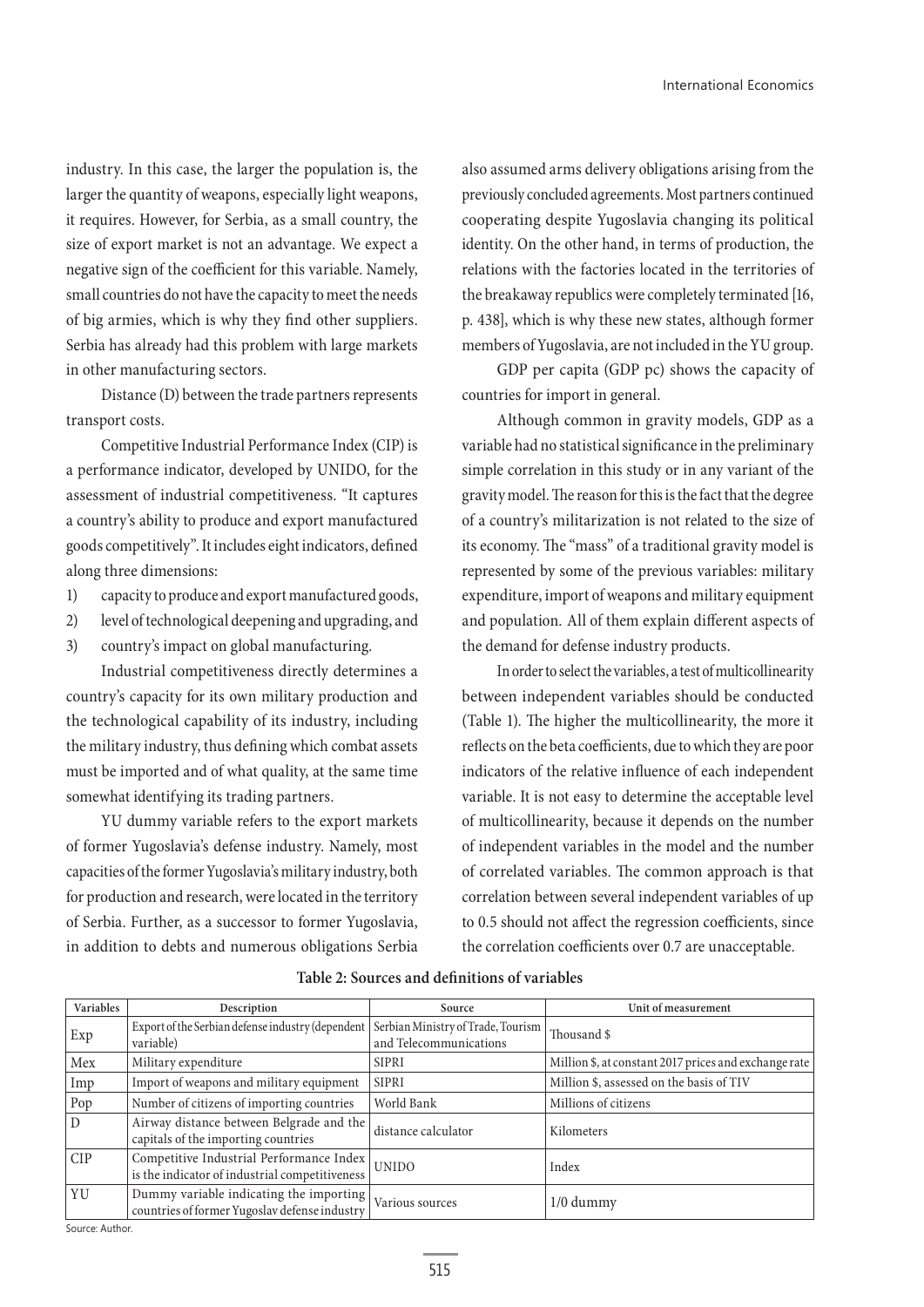|            | Mex  | Imp     | Pop     | D       | <b>CIP</b> | GDP pc  | YU      |
|------------|------|---------|---------|---------|------------|---------|---------|
| Mex        |      | 0.15    | 0.45    | 0.14    | 0.45       | 0.24    | 0.10    |
| Imp        | 0.15 |         | 0.30    | 0.10    | $-0.08$    | $-0.07$ | 0.27    |
| Pop        | 0.45 | 0.30    |         | 0.16    | 0.29       | $-0.14$ | $-0.05$ |
| D          | 0.14 | 0.10    | 0.16    |         | $-0.11$    | 0.01    | 0.16    |
| <b>CIP</b> | 0.45 | $-0.08$ | 0.29    | $-0.11$ |            | 0.65    | $-0.49$ |
| GDP pc     | 0.24 | $-0.07$ | $-0.14$ | 0.01    | 0.65       |         | $-0.42$ |
| YU         | 0.10 | 0.27    | $-0.05$ | 0.16    | $-0.49$    | $-0.42$ |         |

**Table 1: Multicollinearity test**

Source: Author's calculations.

In the multicolliearity testing, GDP per capita and the CIP index have shown a high degree of collinearity (0.65) because both are basically related to the development of countries. These variables should not be found in the same model. In all the proposed models, the CIP index is included instead of GDP per capita*.* It suits the specific subject of research better because it refers specifically to the manufacturing sectors which include military production. The CIP index also showed lower p-value, that is, greater statistical significance. The other combinations of independent variables met the common criteria.

# **Model specifications**

In this research, we use the gravity model to calculate the possibility of increasing the export of the Serbian defense industry. We suspect the gravity model will produce much better results when applied to a particular sector or product than to total exports determined by the coefficients that are the same for all exported products. The empirical analysis is based on an ordinary least squares (OLS) regression used to estimate the parameters of linear equations. The parameters of equations were defined by minimizing the residual sum of squares.

We will determine the coefficients for the export of Serbian weapons using a panel dataset for all 61 countries – the destinations of Serbian military exports. In most countries, the volume of arms procurement is very uneven by nature. That is why the average volume of exports for three years (2015, 2016 and 2017) is used, which is the latest data on arms exports. Since there were no exports to some countries in certain years, our sample includes 173 observations.

The variables described above will be included in the analysis by applying the stepwise selection method to the model. This is why the model specification and results cannot be clearly separated.

All the relevant variables are included in the first model. The extended gravity equation takes the following form:

$$
Exp_{si} = \beta_0 + \beta_1 Mexjt + \beta_2 Imp_{jt} ++ \beta_3 Pop_{jt} + \beta_4 D_{sj} + \beta_5 YU_j + \beta_6 CIP + e_i
$$
 (1)

In this combination, the D and CIP variables had high p-values (Table 3), which is why they were excluded from the following equation:

$$
Exp_{si} = \beta_0 + \beta_1 Mex_{jt} + \beta_2 Imp_{jt} +
$$
  
+  $\beta_3 Pop_{jt} + \beta_4 VU_j + e_i$  (2)

The model with no dummy variables is also tested:

$$
Exp_{\text{tsjt}} = \beta_0 + \beta_1 Mex_{\text{jt}} + \beta_2 Imp_{\text{jt}} + + \beta_3 Pop_{\text{jt}} + \beta_4 D_{\text{sj}} + \beta_5 CIP_{\text{jt}} + e_i
$$
 (3)

The subscripts *s*, *j* and *t* stand for Serbia, the trade partner of Serbia and the time period, respectively.  $Exp_{\text{st}}$ denotes military exports of Serbia to country *j* in year *t*, *Mex* is military expenditure of country *j* in year *t*, *Imp<sub>ti</sub>* is the military import value of country *j* in year *t,* calculated according to the SIPRI TIV methodology, *Pop<sub>it</sub>* denotes the population of country *j* in year *t, D* is the distance between Serbia and the partner country, *YU* is the dummy variable whose value is 1 for former Yugoslavia's military export partner *j*, and  $CIP<sub>i</sub>$  is the Competitive Industrial Performance Index signifying the level of industrial production of country *j* in year *t.*

### **Empirical results**

The testing of the gravity model resulted in three empirical models, all with the high coefficient of determination but different statistical significances of variables.

As already mentioned, Model 1 contains two variables, CIP and D, that are not statistically significant, CIP also having a high standard error. In Models 2 and 3, p-value of all variables is under 0.01 (Table 3); they encompass the same variables referring to military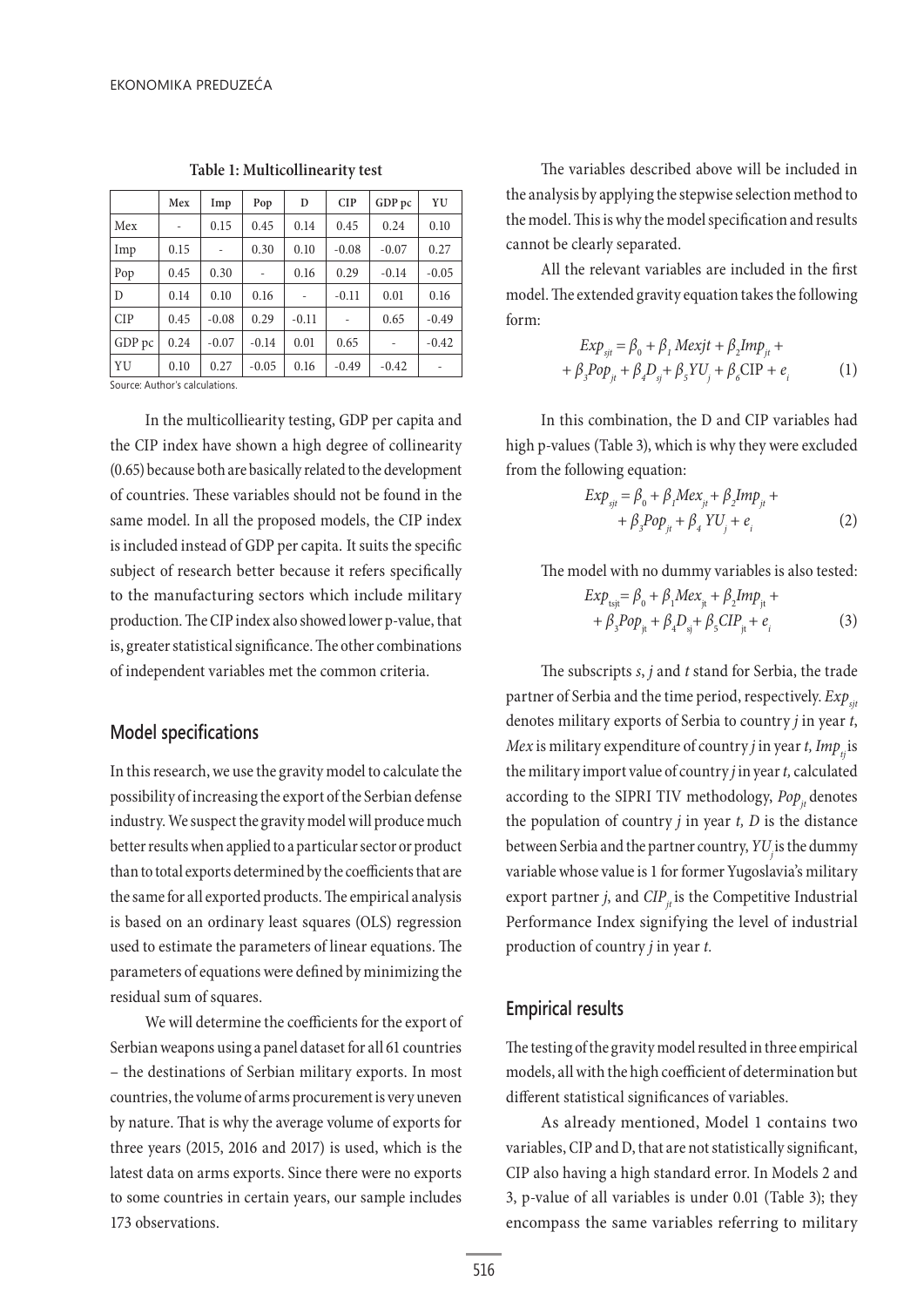expenditures, arms imports and population, since they have high statistical significance. Model 2 has a very strong YU dummy variable indicating complex political and diplomatic relations, which had been developed for decades. Without this dummy variable, Model 3 has a smaller determination coefficient and a slightly larger statistical error (Table 3).

| Variables           | (1)         | (2)         | (3)         |  |
|---------------------|-------------|-------------|-------------|--|
| Mex                 | $0.13***$   | $0.12***$   | $0.14***$   |  |
|                     | (0.01)      | (0.01)      | (0.01)      |  |
|                     | $5.84***$   | $5.79***$   | $7.37***$   |  |
| Imp                 | (1.25)      | (1.25)      | (1.24)      |  |
|                     | $-23.18***$ | $-24.08***$ | $-25.72***$ |  |
| Pop                 | (4.25)      | (4.22)      | (4.38)      |  |
| YU                  | 7763.6***   | 8640.5***   |             |  |
|                     | (1955.4)    | (1732.5)    |             |  |
| D                   | $-0.30$     |             | $-0.37*$    |  |
|                     | (0.19)      |             | (0.20)      |  |
| <b>CIP</b>          | $-8018.8$   |             | $-23004***$ |  |
|                     | (8066.5)    |             | (7437.4)    |  |
| R <sup>2</sup>      | 0.60        | 0.60        | 0.57        |  |
| Standard error      | 9606        | 9631        | 9834        |  |
| F                   | 42.01       | 61.97       | 43.42       |  |
| Significance F      | 0.00        | 0.00        | 0.00        |  |
| <b>Observations</b> | 173         | 173         | 173         |  |

**Table 3: Results of the estimated gravity model**

Notes: \*\*\*p<0.01; \*\*p<0.05; \*p<0.1. Standard error is given in parentheses. Source: Author's calculations.

Nonetheless, Model 3 is chosen for the estimation of export potentials. This model has more variables than Model 2, with the additional CIP index of import countries and the distance. In addition, the YU dummy is less reliable because it is actually an approximation of "important export markets". Namely, the importance of some trading partners of former Yugoslavia is not a fixed category, having changed to some extent over the decades.

Since the values of variables are not in logarithmic form, the values of coefficients show their impact on Serbian military exports expressed in thousands of dollars. An increase of \$1 million in military expenditure induces an increase of \$140 in Serbian military export. An increase of \$1 million in military import, assessed on the basis of TIV, results in an increase of \$7,370 in Serbian military export. As a variable in Serbia's export model, population indicates the potential scope of arms purchase and, as expected, has reverse causality with military exports in all three models. In the chosen third model,

population growth of 1 million results in the reduction of \$25,720 in Serbian arms exports. Distance, as usual, has a negative effect on export. Every additional kilometer of distance between the export market and Belgrade leads to a reduction of \$370 in military exports. The CIP index is also in inverse proportion to Serbian arms exports. Industrialized countries mainly produce weapons for their own use or import them from other countries that are industrially more developed than Serbia. With the growth of the CIP index of the export market, Serbian exports fall by \$23 million.

## **Trade potential of Serbian military exports**

The trade potential index of Serbia's exports to partner countries is calculated on the basis of the third equation of Serbian bilateral exports. Model 3 includes the following variables: Mex, Imp, Pop, CIP and D. The obtained coefficients have been applied to all trading partners. The goal is to determine the existence and extent of the potential for additional military exports to these countries. The data included in the formula are: average military expenditure and SIPRI TIV imports in the three-year period, due to large annual variations, Pop derived from the population data for 2019, and the CIP index for 2018, which are the latest available data.

We will calculate the trade potential index by dividing the actual observed value for all 61 import countries by the value of the obtained research results. If the index is below 1.00, the potential for export to a trading partner is high. A lower value signifies more "room" for Serbia's export to this partner. If the trade potential index is above 1.00, Serbia's potential for military export to this partner has been fully developed. As a rule, this means that there is no potential for further improvement, at least not until significant changes occur in some of the variables. In arms exports, these changes occur in case of destabilization of security conditions, due to which countries tend to significantly increase their military spending and imports, and in case of wars which, as a rule, extremely raise these two variables.

In practice, however, the largest importers generally increase their imports much more than others, even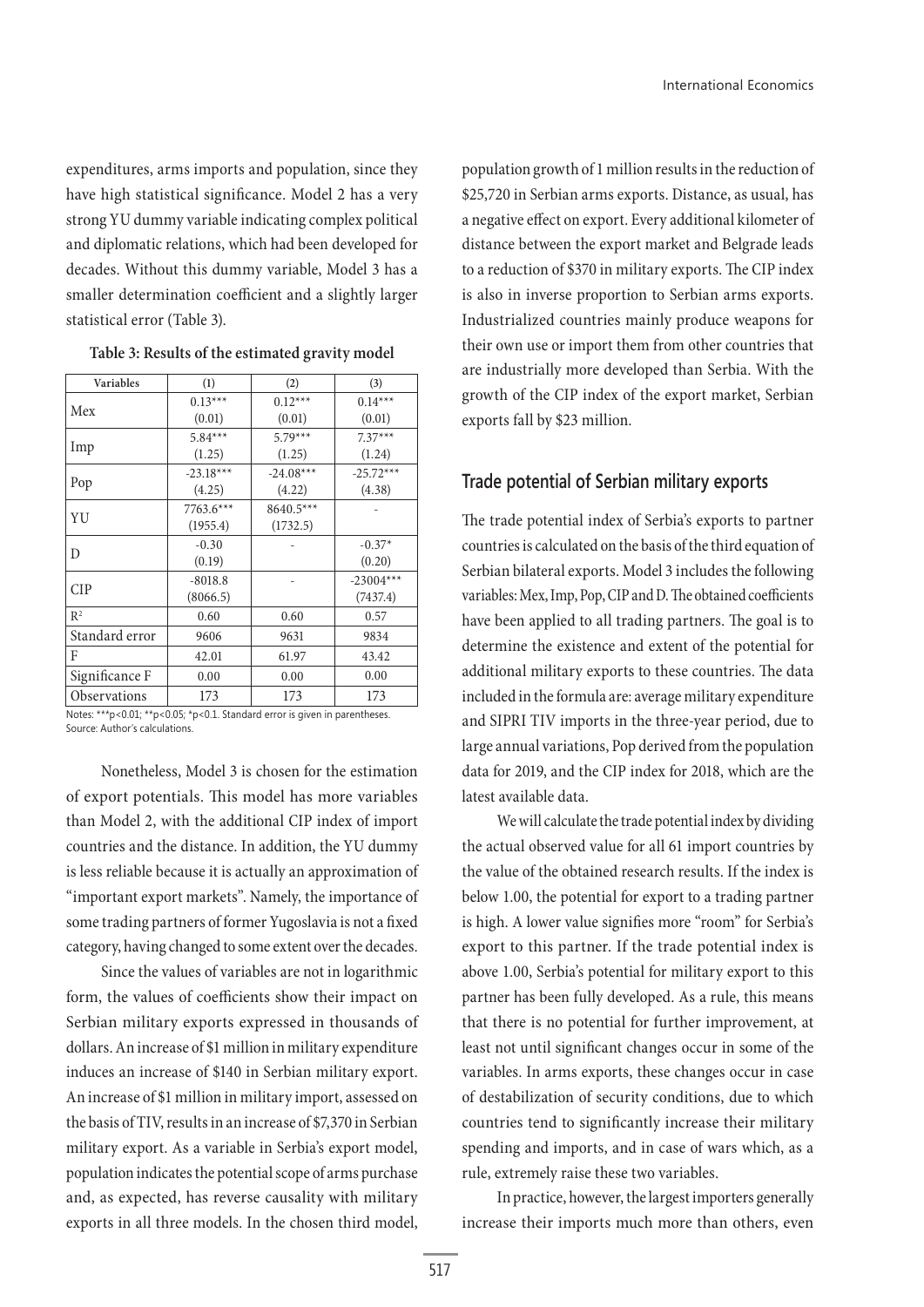when there are no extraordinary circumstances, as their continued increase in the level of armament is a part of their long-term policy. Thus, the countries with seemingly fulfilled import potential import even more year by year. By contrast, the values of export potential close to zero can signify that there are some specific constraints not covered by the gravity models. Those might be the sanctions against and bans on the import of weapons imposed on a specific country, like Iran for example, or the domination of another exporter which is more competitive (China's military exports) or politicaly more influential (USA exports). These are not the factors that are commonly included in the model as variables, but present an insurmountable obstacle to increasing export in specific bilateral trade.

Due to all these irregularities, the export potential cannot be precisely determined this way. The obtained data on potential increase in exports to individual countries should be combined with the data on the export trends to those countries. Contrary to the theory of application of the gravity model, insights into the dynamics of military exports indicate that the countries with "too much room", i.e., with the trade potential index close to zero, should not be considered potential export markets. If exports, which are far below their potential, have stagnated or fallen over the years, the fulfilment of the statistically determined potential cannot be expected. On the other hand, if exports show an upward trend, an increase can be expected and supported, even if the index is well above 1.00. An increase in exports to the countries where exports meet both criteria, can be expected with relative security.

The results of this research show that the trade potential index is lower than 1.00 in 49 out of 61 countries, it being higher than 1.00 in the remaining countries. For the reasons stated above, in further assessment of export potential we will not include all 49 countries from the first group, nor will we eliminate the 12 countries from the second group.

We will make a small digression to illustrate the reasons for:

1) Elimination of a large number of markets, which statistically show high export potential (<1.00), and 2) Inclusion of countries that statistically show that the potential is fulfilled, that there is no more "room" to increase exports (>1.00).

The first group includes China and Russia, which produce all groups of weapons by themselves, have sufficient capacity to meet domestic demand from domestic resources and are oriented towards achieving that goal. This group also includes many countries that are predominantly importing weapons from China, such as African and Latin American countries which used to be Serbia's important export markets, and from Russia, the former USSR republics to which Serbia's exports have never been significant. It also comprises a lot of European countries with stagnant imports that can be explained by different reasons. Many European countries are also increasing the volume of arms imports from Serbia; this phenomenon is not related to the level of development, membership in NATO or the European Union. Otherwise, these countries would be included in the model as separate variables. In these countries, arms imports from Serbia cannot be expected to increase.

The second group, with theoretically "unjustifiably" large exports, includes: Germany, Bulgaria, Singapore and the United Arab Emirates. Bearing in mind the remarkable growth of military imports from Serbia in 2016 and 2017, they should be considered potential export markets, despite the fact that the export to these countries is significantly higher than the potential.

The results of further research show that in only 14 out of 49 cases with the estimated index below 1.00, there is also an increase in exports. In these 14 countries, a slight increase in exports can be expected or encouraged. We do not consider the remaining 35 countries to be potential export markets. Of course, they may become that in the future, but in certain considerably different circumstances, which Serbia cannot influence by its economic policy, diplomacy or price adjustments.

In the group of countries with the trade potential index higher than 1.00, 7 out of 12 show an upward export trend. These 7 countries will not be eliminated as potential markets, despite their high index (above 2.00, even reaching 4.00). Table 4 shows the countries that, according to these criteria, are considered significant as markets, which can be expected to increase Serbia's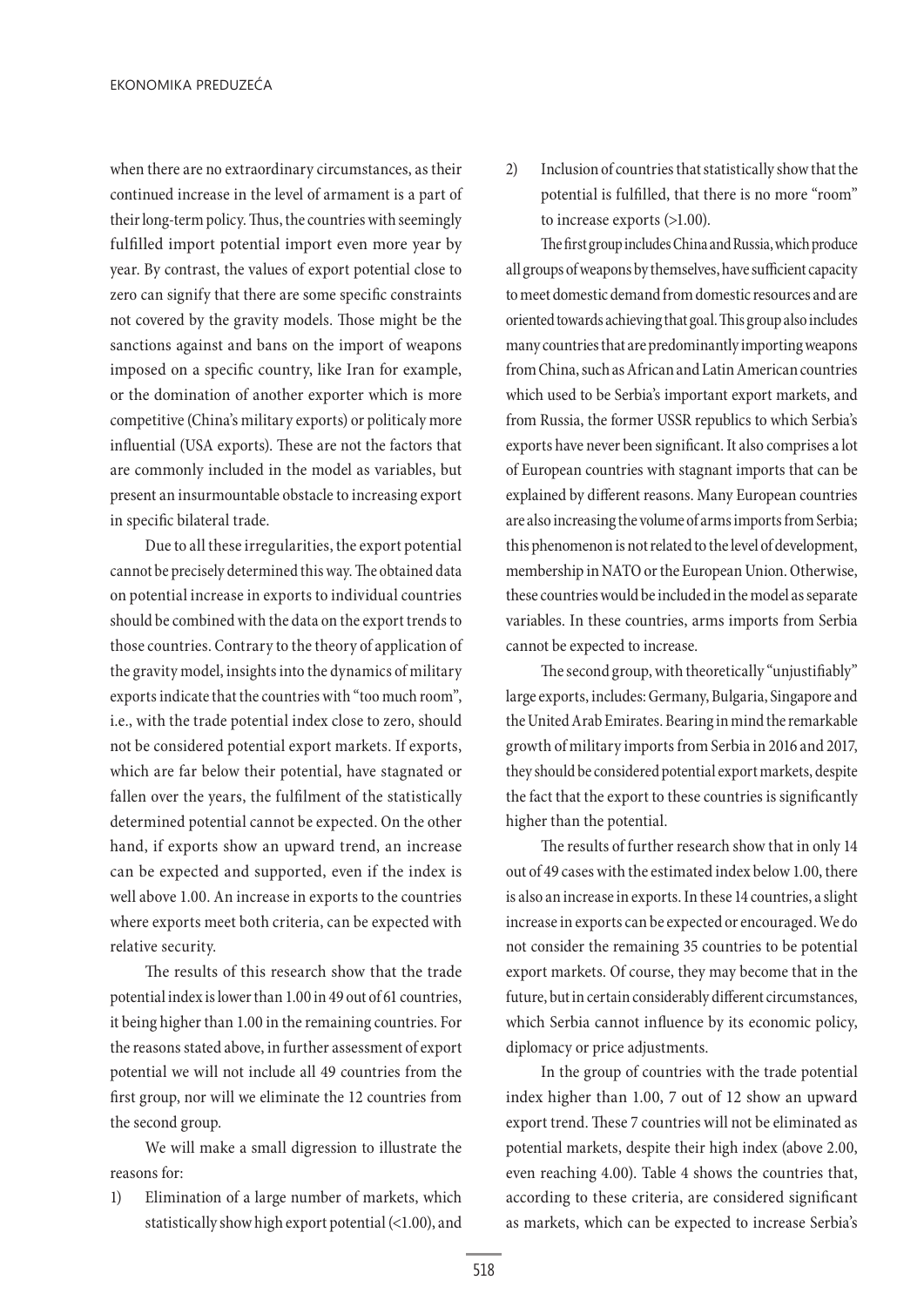| Trade potential index: $< 1.00$ |                  |                 |             |                  |                 |  |  |
|---------------------------------|------------------|-----------------|-------------|------------------|-----------------|--|--|
| Country                         | Potential export | Realized export | Country     | Potential export | Realized export |  |  |
| Egypt                           | 20.0             | 18.3            | Slovakia    | 6.4              | 4.8             |  |  |
| Iraq                            | 19.2             | 10.7            | Italy       | 9.6              | 2.3             |  |  |
| S. Arabia                       | 41.6             | 31.7            | Poland      | 7.2              | 2.9             |  |  |
| Hungary                         | 6.5              | 4.8             | Oman        | 12.9             | 1.5             |  |  |
| Nigeria                         | 3.2              | 3.1             | Netherlands | 4.2              | 0.5             |  |  |
| <b>USA</b>                      | 80.4             | 81.7            | Jordan      | 10.7             | 3.1             |  |  |
| Vietnam                         | 9.5              | 7.7             | Romania     | 8.0              | 7.5             |  |  |
| Trade potential index: $> 1.00$ |                  |                 |             |                  |                 |  |  |
| Country                         | Potential export | Realized export | Country     | Potential export | Realized export |  |  |
| Canada                          | 6.6              | 7.9             | Bulgaria    | 8.6              | 35.2            |  |  |
| Malaysia                        | 3.7              | 3.8             | Singapore   | 4.4              | 6.2             |  |  |
| Myanmar                         | 7.3              | 8.7             | Germany     | 1.6              | 3.4             |  |  |
| <b>UAE</b>                      | 15.6             | 67.5            |             |                  |                 |  |  |

### **Table 4: Potential and realized Serbian military export (million \$, according to the trade potential index)**

Source: Author's calculations.

exports. This group encompasses 21 out of 61 analyzed countries, which register an increase in imports from Serbia and have different trade potential indices (Table 4).

# **Conclusions**

The Serbian military industry is one of the few sectors that has the potential to significantly increase the sale of its products in foreign markets. As the current level of military spending in the world is, by international standards, very high with a tendency to grow, this gives the military industry an opportunity to grow and improve. This research has identified the determinants of Serbian military exports. These are: military expenditure, import of weapons and military equipment, population, geographical distance and the CIP index as an indicator of industrial competitiveness; all of them were individually identified for the importing countries. In addition to these, the dummy variable for the most important military export markets of former Yugoslavia, which Serbia largely inherited, showed great statistical significance. These variables were applied in three different models with the high coefficient of determination, two of which showed statistical significance for all variables.

The obtained coefficients were used to assess which export markets offer most opportunities for increasing exports. The model which includesfive of these variables, without the YU dummy, was applied to all the trading

partners. Based on the results of the model application, as well as the dynamics of trade with each individual country, 21 countries were identified as having real potential for the military export of Serbia. These are all its current trading partners in the Arab world, followed by some neighboring countries and countries in Eastern Europe (Bulgaria, Hungary, Romania, Poland, Slovakia), but also some of the most developed countries that have their own weapons production (USA, Germany, Italy). Most of these countries, specifically the developed countries and the Arab countries, experience continuous growth in arms imports, in general and from Serbia. Their import of arms and military equipment from Serbia will spontaneously continue the upward trend. By contrast, the neighboring countries and the countries of Eastern Europe do not have a balanced supply or a well-established import partner. Economic diplomacy, additional enhancement of Serbia's military industry and possible price adjustments or favorable terms of supply would significantly contribute to the acquisition of permanent export markets.

## **References**

- 1. Anderton, Ch. H. (1995). Economics of arms trade. In Hartley, K. & Sandler, T (Eds), *Handbook of defense economics* (pp. 523-561). Amsterdam: Elsevier. Retrieved from https://doi. org/10.1016/S1574-0013(05)80020-1.
- 2. Atif, R. M., Mahmood, H., Haiyun L., & Mao, H. (2019). Determinants and efficiency of Pakistan's chemical products' exports: An application of stochastic frontier gravity model.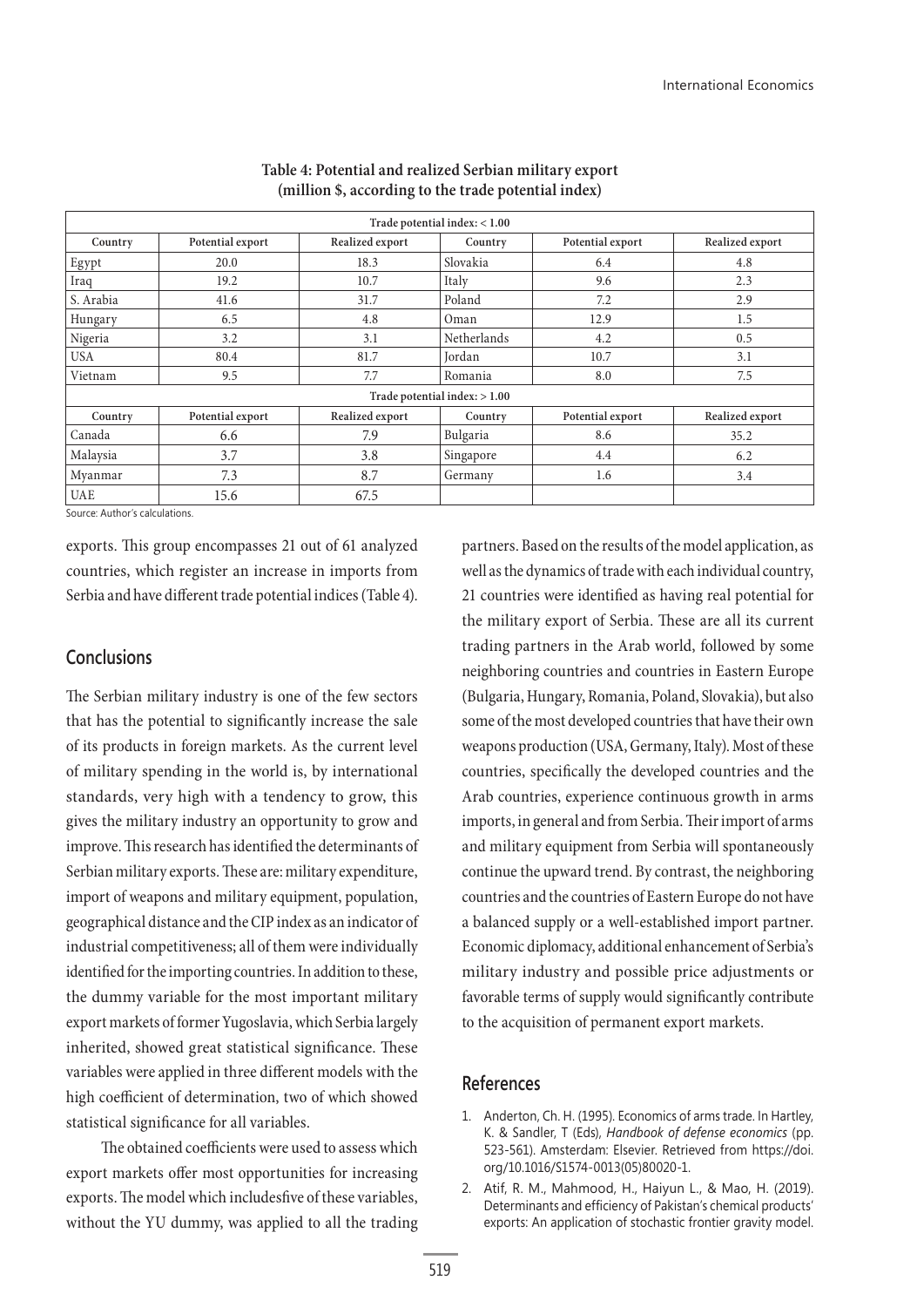*PLoS ONE, 14*(5), e0217210. Retrieved from https://doi. org/10.1371/journal.pone.0217210.

- 3. Đokić, K. (2018). *Defence industrial policy in Serbia: Drivers and influence*. The Armament Industry European Research Group (Ares Group), Policy Paper 31.
- 4. Dunne, J., Ron, P., Smith, P., & Willenbockel, D. (2005). Models of military expenditure and growth: A critical review. *Defense and Peace Economics, 16*(6), 449–461.
- 5. Harrigan, J. (2001). *Specialization and the volume of trade: Do the data obey the laws?*. NBER Working Paper, w8675. Retrieved August 24, 2020, from https://ssrn.com/abstract=294724.
- 6. Kovačev, S., Matijašević, Z., & Petrović, J. (2006). SFRY military industrial complex. *Polemos, 9*(1), 127-203.
- 7. Linnemann, H. (1966). *An econometric study of international trade flows*. Amsterdam: North-Holland Publishing Company.
- 8. Mankiw, G. N., Romer, D., & Weil, D. N. (1992). A contribution to the empirics of economic growth. *The Quarterly Journal of Economics*, *107*(2), 407-437. Retrieved from https://doi. org/10.2307/2118477.
- 9. Matović, J. (2003). *Yugoslavia's military affairs and the world of the 20th century.* Belgrade: Tetra GM.
- 10. Ministry of Defenceof the Republic of Serbia. (2020). *Register of Producers of Weapon and Military Equipment*. Retrieved from http://www.mod.gov.rs/lat/13582/registar-proizvodjacanvo-13582.
- 11. Ministry of Trade, Tourism and Telecommunications of the Republic of Serbia. (2015). *2015 Annual Report on Realization of Exports, Imports, Brokerage Services and Technical Assistance in the Field of Arms and Military Equipment.* Retrieved from https://mtt.gov.rs/download/GIZV\_NVO\_2015.pdf.
- 12. Ministry of Trade, Tourism and Telecommunications of the Republic of Serbia. (2016). *2016 Annual Report on Realization of Exports, Imports, Brokerage Services and Technical Assistance in the Field of Arms and Military Equipment.* Retrieved from https://mtt.gov.rs/download/GIZV\_NVO\_2016.pdf.
- 13. Ministry of Trade, Tourism and Telecommunications of the Republic of Serbia. (2017). *2017 Annual Report on Realization of Exports, Imports, Brokerage Services and Technical Assistance in the Field of Arms and Military Equipment*. Retrieved from https://mtt.gov.rs/download/GIZV\_NVO\_2017.pdf.
- 14. Mirković, T. (2007). *Armaments and development The impact of military consumption and military production on economic development and technical progress*. European Center for Peace and Development (ECPD).
- 15. Mohlmann, J. L., Ederveen, S., De Groot, H. L. F., & Linders, G-J. (2009). Intangible barriers to international trade: A sectoral approach. *Tinbergen Institute Discussion Paper, 09-021/3*. Retrieved from http://dx.doi.org/10.2139/ssrn.1352265.
- 16. Radić, V. (2002). Military industry in the Federal Republic of Yugoslavia. *Military Technical Courier 50*(4-5)*,* 430-452.
- 17. Rahman, R., Shahriar, S., & Kea, S. (2019). Determinants of exports: A gravity model analysis of the Bangladeshi textile and clothing industries. *FIIB Business Review, 8(3),* 229–244. Retrieved from https://doi.org/10.1177/2319714519872643.
- 18. Ram, R. (1995). Defense expenditure and economic growth. In Hartley, K. & Sandler, T. (Eds.). *Handbook of defense economics*  (pp. 251–273). Amsterdam: Elsevier.
- 19. Rauch, J. E. (1999). Networks versus markets in international trade. *Journal of International Economics, 48(1),* 7–35. Retrieved from http://dx.doi.org/10.2139/ssrn.921392.
- 20. Shahriar, S., Qian, L., & Kea, S. (2019). Determinants of exports in China's meat industry: A gravity model analysis. *Emerging Markets Finance and Trade*, *55*(11), 2544–2565.
- 21. Small Arms Survey. (2020a). *Industrial production.* Retrieved from http://www.smallarmssurvey.org/weapons-and-markets/ producers/industrial-production.html.
- 22. Small Arms Survey. (2020b). *Transparency Barometer.* Retrieved from www.smallarmssurvey.org.
- 23. Stockholm International Peace Research Institute SIPRI. (2020a). *SIPRI Military Expenditure Database*. Retrieved from https://www.sipri.org/databases/milex.
- 24. Stockholm International Peace Research Institute SIPRI. (2020b). *The SIPRI Arms Transfers Database: Importer/Exporter TIV Tables*. Retrieved from http://armstrade.sipri.org/armstrade/ page/values.php.
- 25. Tinbergen, J. (1962). *Shaping the world economy*. New York: The Twentieth Century Fund.
- 26. United Nations Industrial Development Organization UNIDO. (2017). *Demand for manufacturing: Driving inclusive and sustainable industrial development.* Industrial Development Report 2018, Vienna.
- 27. Vidović, N, Dželetović, M., & Beriša, H. (2019) Export potential of the defence industry of Serbia and the perspective of further and sustainable development. *Knowledge International Journal, 30*(6), 1599 - 1605. Retrieved from https://doi.org/10.35120/ kij30061599V.
- 28. Wei, G. X., Huang, J. K, & Yang, J. (2012). Honey safety standards and itsimpacts on China's honey export. *Journal of Integrative Agriculture*, *11*(4), 684-693. Retrieved from https:// doi.org/10.1016/S2095-3119(12)60056-2.
- 29. World Bank Indicators. (2019). *Population*. Retrieved from https://data.worldbank.org/indicator/sp.pop.totl.
- 30. Yakovlev, P. (2007). Armstrade, military spending, and economic growth. *Defence and Peace Economics, 18*(4), 317–338. Retrieved from https://doi.org/10.1080/10242690601099679.
- 31. Zubair, M., & Wizarat, S. (2016). *Arm export and economic growth nexus.* In International Conference on History, Politics and Global Economic Issues(HPFEI-16). London, UK. Retrieved from https://doi.org/10.15242/ICEHM.ED1116056.